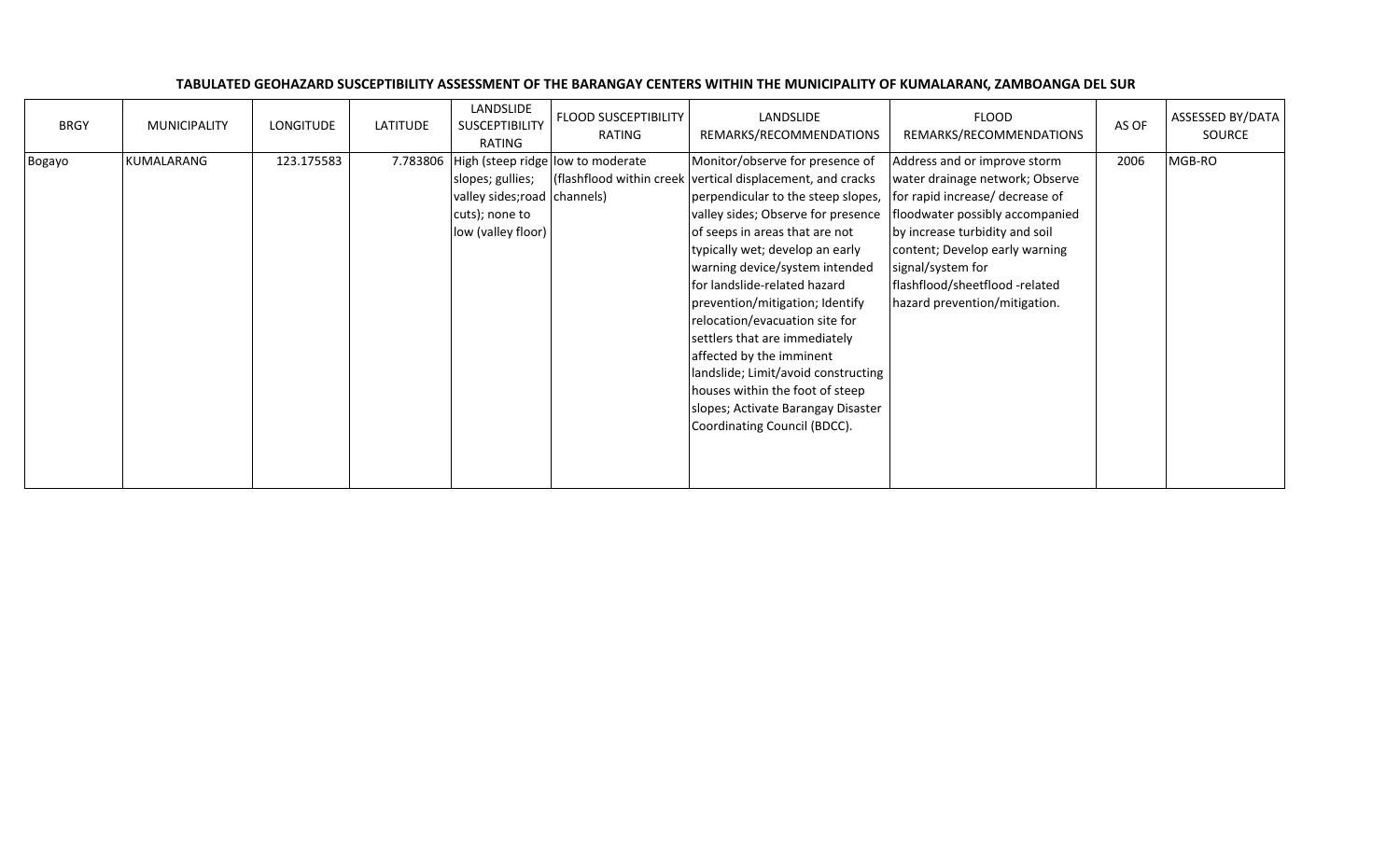| Bolisong      | KUMALARANG | 123.210722 | 7.777972      | moderate (brgy    | none                                  | Monitor/observe for presence of       |                                    | 2006 | MGB-RO |
|---------------|------------|------------|---------------|-------------------|---------------------------------------|---------------------------------------|------------------------------------|------|--------|
|               |            |            |               | center) high      |                                       | vertical displacement, and cracks     |                                    |      |        |
|               |            |            |               | (steep ridge      |                                       | perpendicular to the steep slopes,    |                                    |      |        |
|               |            |            |               | slopes and gully  |                                       | valley sides; Observe for presence    |                                    |      |        |
|               |            |            |               | sides; road cuts) |                                       | of seeps in areas that are not        |                                    |      |        |
|               |            |            |               |                   |                                       | typically wet; develop an early       |                                    |      |        |
|               |            |            |               |                   |                                       | warning device/system intended        |                                    |      |        |
|               |            |            |               |                   |                                       | for landslide-related hazard          |                                    |      |        |
|               |            |            |               |                   |                                       | prevention/mitigation; Identify       |                                    |      |        |
|               |            |            |               |                   |                                       | relocation/evacuation site for        |                                    |      |        |
|               |            |            |               |                   |                                       | settlers that are immediately         |                                    |      |        |
|               |            |            |               |                   |                                       | affected by the imminent              |                                    |      |        |
|               |            |            |               |                   |                                       | landslide; Limit/avoid constructing   |                                    |      |        |
|               |            |            |               |                   |                                       | houses within the foot of steep       |                                    |      |        |
|               |            |            |               |                   |                                       | slopes; Activate Barangay Disaster    |                                    |      |        |
|               |            |            |               |                   |                                       | Coordinating Council (BDCC).          |                                    |      |        |
|               |            |            |               |                   |                                       |                                       |                                    |      |        |
|               |            |            |               |                   |                                       |                                       |                                    |      |        |
|               |            |            |               |                   |                                       |                                       |                                    |      |        |
| <b>Bualan</b> | KUMALARANG | 123.137861 | 7.714444 None |                   | high (sheetflooding                   | Monitor/observe for presence of       | Observe for increase in floodwater | 2006 | MGB-RO |
|               |            |            |               | (marshland/floo   | along Bualan River;                   | vertical displacement, and cracks     | level and sea swell attributed to  |      |        |
|               |            |            |               |                   | dplain of Bualan storm surge; coastal | perpendicular to the steep slopes;    | storm surge and continious         |      |        |
|               |            |            |               | River); None to   | flooding-coastal areas)               | Observe for presence of seeps in      | downpour; Address and/or           |      |        |
|               |            |            |               | low (gentle hill; |                                       | areas that are not typically wet;     | improve storm water drainage       |      |        |
|               |            |            |               | brgy center);     |                                       | develop an early warning              | network; Develop early warning     |      |        |
|               |            |            |               | Moderate to       |                                       | device/system intended for            | signage/signal for flood/coastal   |      |        |
|               |            |            |               | high (steep ridge |                                       | landslide-related hazard              | related hazard                     |      |        |
|               |            |            |               | slopes and        |                                       | prevention/mitigation; Activate       | prevention/mitigation; Identify    |      |        |
|               |            |            |               | valley/gully      |                                       | <b>Barangay Disaster Coordinating</b> | evacuation and or relocation site  |      |        |
|               |            |            |               | sides)            |                                       | Council (BDCC).                       | for settlers within the low lying  |      |        |
|               |            |            |               |                   |                                       |                                       | floodplain/coastal zone; Activate  |      |        |
|               |            |            |               |                   |                                       |                                       | BDCC.                              |      |        |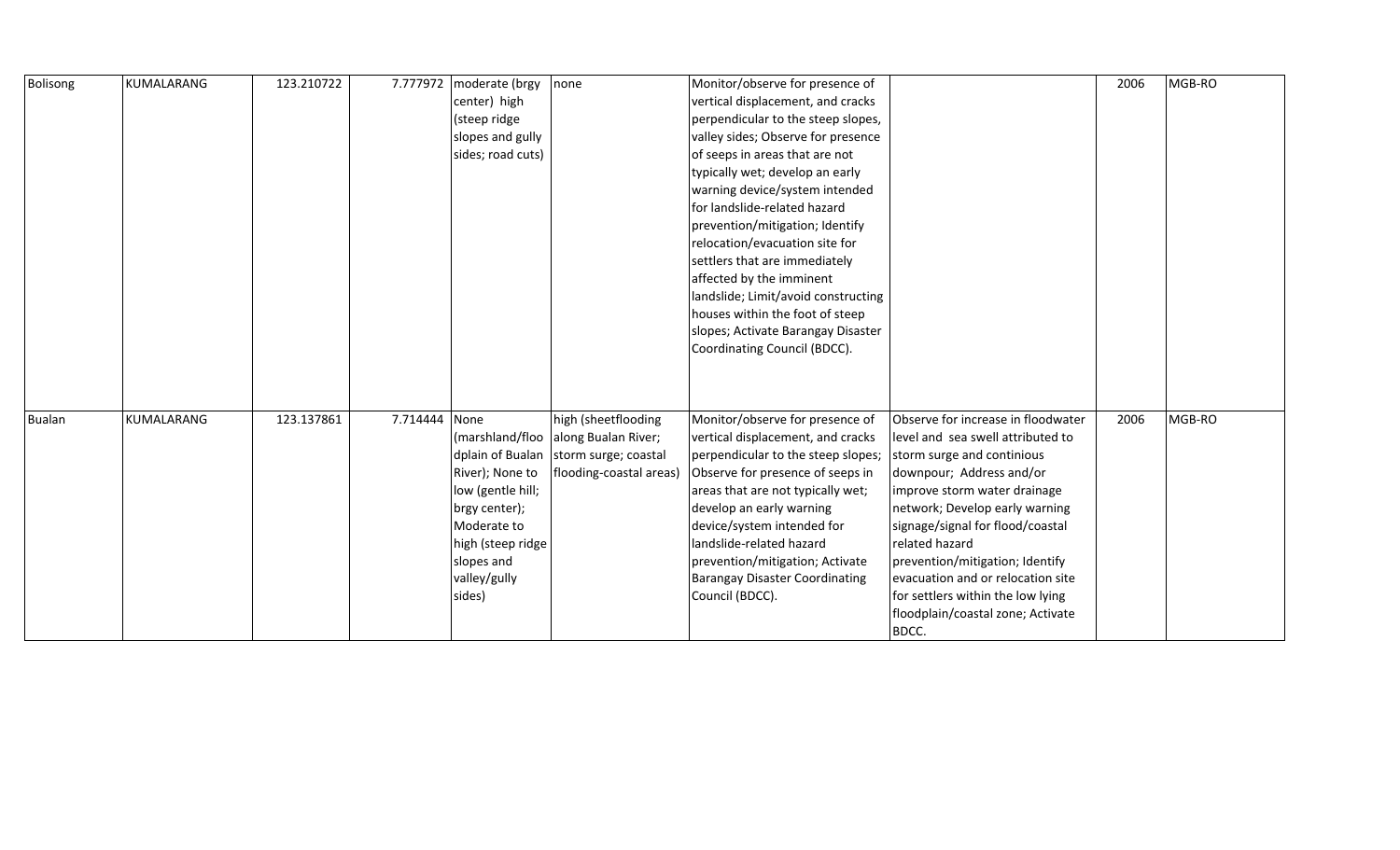| <b>Boyugan East</b> | KUMALARANG | 123.166528 | 7.747194 | none              | moderate to high                      | Monitor/observe for presence of       | Observe for increase in floodwater | 2006 | MGB-RO |
|---------------------|------------|------------|----------|-------------------|---------------------------------------|---------------------------------------|------------------------------------|------|--------|
|                     |            |            |          | (floodplain);     | (flashflood/sheetflood                | vertical displacement, and cracks     | level due to continious downpour;  |      |        |
|                     |            |            |          | high (riverbank   | within floodplain near                | perpendicular to the steep            | Address and/or improve storm       |      |        |
|                     |            |            |          | erosion);         | rivers.creeks)                        | slopes; Address riverbank scouring;   | water drainage network; Develop    |      |        |
|                     |            |            |          | moderate to       |                                       | Activate Barangay Disaster            | early warning signage/signal for   |      |        |
|                     |            |            |          | high (steep ridge |                                       | <b>Coordinating Council</b>           | flood related hazard               |      |        |
|                     |            |            |          | slopes; gully     |                                       | (BDCC);Limit/Avoid constructing       | prevention/mitigation; Identify    |      |        |
|                     |            |            |          | sides)            |                                       | houses near the unprotected           | evacuation and or relocation site  |      |        |
|                     |            |            |          |                   |                                       | river/creek channels                  | for settlers within the low lying  |      |        |
|                     |            |            |          |                   |                                       |                                       | floodplain zone; Activate BDCC.    |      |        |
|                     |            |            |          |                   |                                       |                                       |                                    |      |        |
|                     |            |            |          |                   |                                       |                                       |                                    |      |        |
| Boyugan West        | KUMALARANG | 123.097639 | 7.741778 | none (brgy.       | moderate to high                      | Monitor/observe for presence of       | Observe for increase in floodwater | 2006 | MGB-RO |
|                     |            |            |          | center; alluvial  | (sheetflood/flashflood                | vertical displacement, and cracks     | level due to continious downpour;  |      |        |
|                     |            |            |          | plain/floodplain  | within Boyugan River                  | perpendicular to the steep slopes;    | Address and/or improve storm       |      |        |
|                     |            |            |          | of Boyugan        | floodplain and                        |                                       |                                    |      |        |
|                     |            |            |          |                   |                                       | Observe for presence of seeps in      | water drainage network; Develop    |      |        |
|                     |            |            |          |                   | River) (moderate estuary/marshland of | areas that are not typically wet;     | early warning signage/signal for   |      |        |
|                     |            |            |          | to high (steep    | Kumalang River)                       | develop an early warning              | flood related hazard               |      |        |
|                     |            |            |          | ridge slopes and  |                                       | device/system intended for            | prevention/mitigation; Identify    |      |        |
|                     |            |            |          | gully/valley      |                                       | landslide-related hazard              | evacuation and or relocation site  |      |        |
|                     |            |            |          | sides)            |                                       | prevention/mitigation; Activate       | for settlers within the low lying  |      |        |
|                     |            |            |          |                   |                                       | <b>Barangay Disaster Coordinating</b> | floodplain/coastal zone; Activate  |      |        |
|                     |            |            |          |                   |                                       | Council (BDCC).                       | BDCC.                              |      |        |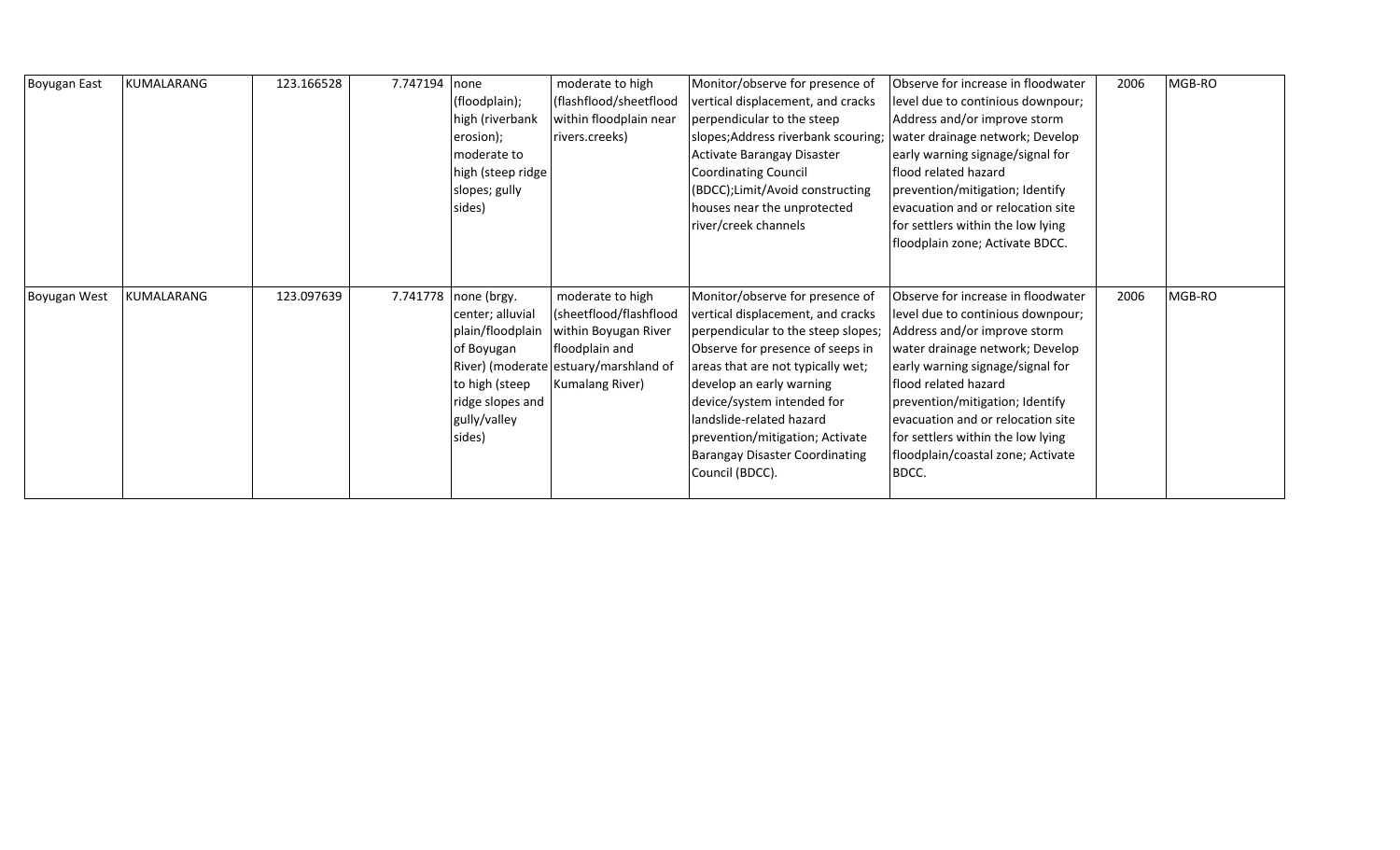| Diplo | KUMALARANG | 123.117917 | 7.782917      |                   | High(steep ridge   moderate to high | Build-up zone along the riverbank                                  | Address and or improve storm         | 2006 | MGB-RO |
|-------|------------|------------|---------------|-------------------|-------------------------------------|--------------------------------------------------------------------|--------------------------------------|------|--------|
|       |            |            |               | slopes; road      | (flashflood/sheetflood              | is highly susceptible to riverbank                                 | water drainage network; Observe      |      |        |
|       |            |            |               | cuts; riverbank)  | within low lying                    | scouring; Address riverbank                                        | for rapid increase of floodwater;    |      |        |
|       |            |            |               | none to low       | floodplain along Diplo              | erosion; Monitor/observe for                                       | Identify evacuation and/or           |      |        |
|       |            |            |               | (alluvial         | River)                              | presence of vertical displacement,                                 | relocation site for residents within |      |        |
|       |            |            |               | plain/floodplain  |                                     | and cracks perpendicular to the                                    | the low lying floodplain; Develop    |      |        |
|       |            |            |               | of Diplo River-   |                                     | steep slopes; Observe for presence early warning signal/system for |                                      |      |        |
|       |            |            |               | brgy. center)     |                                     | of seeps in areas that are not                                     | flashflood hazard                    |      |        |
|       |            |            |               |                   |                                     | typically wet; develop an early                                    | prevention/mitigation.               |      |        |
|       |            |            |               |                   |                                     | warning device/system intended                                     |                                      |      |        |
|       |            |            |               |                   |                                     | for landslide-related hazard                                       |                                      |      |        |
|       |            |            |               |                   |                                     | prevention/mitigation; Identify                                    |                                      |      |        |
|       |            |            |               |                   |                                     | relocation site for settlers that are                              |                                      |      |        |
|       |            |            |               |                   |                                     | immediately affected by the                                        |                                      |      |        |
|       |            |            |               |                   |                                     | imminent riverbank scouring;                                       |                                      |      |        |
|       |            |            |               |                   |                                     | Limit/avoid constructing houses                                    |                                      |      |        |
|       |            |            |               |                   |                                     | within the foot of steep road cuts                                 |                                      |      |        |
|       |            |            |               |                   |                                     | along the national road and along                                  |                                      |      |        |
|       |            |            |               |                   |                                     | the unprotected riverbank;                                         |                                      |      |        |
|       |            |            |               |                   |                                     | Activate Barangay Disaster                                         |                                      |      |        |
|       |            |            |               |                   |                                     | Coordinating Council (BDCC).                                       |                                      |      |        |
|       |            |            |               |                   |                                     |                                                                    |                                      |      |        |
|       |            |            |               |                   |                                     |                                                                    |                                      |      |        |
|       |            |            |               |                   |                                     |                                                                    |                                      |      |        |
|       |            |            |               |                   |                                     |                                                                    |                                      |      |        |
| Gawil | KUMALARANG | 123.181528 | 7.761694 none |                   | moderate to high                    | Monitor/observe for presence of                                    | Observe for increase in floodwater   | 2006 | MGB-RO |
|       |            |            |               | (floodplain);     | (flashflood/sheetflood              | vertical displacement, and cracks                                  | level due to continious downpour;    |      |        |
|       |            |            |               | high (riverbank   | within floodplain near              | perpendicular to the steep                                         | Address and/or improve storm         |      |        |
|       |            |            |               | erosion);         | rivers.creeks)                      | slopes;Address riverbank scouring; water drainage network; Develop |                                      |      |        |
|       |            |            |               | moderate to       |                                     | Activate Barangay Disaster                                         | early warning signage/signal for     |      |        |
|       |            |            |               | high (steep ridge |                                     | Coordinating Council                                               | flood related hazard                 |      |        |
|       |            |            |               | slopes; gully     |                                     | (BDCC); Limit/Avoid constructing                                   | prevention/mitigation; Identify      |      |        |
|       |            |            |               | sides)            |                                     | houses near the unprotected                                        | evacuation and or relocation site    |      |        |
|       |            |            |               |                   |                                     | river/creek channels                                               | for settlers within the low lying    |      |        |
|       |            |            |               |                   |                                     |                                                                    | floodplain zone; Activate BDCC.      |      |        |
|       |            |            |               |                   |                                     |                                                                    |                                      |      |        |
|       |            |            |               |                   |                                     |                                                                    |                                      |      |        |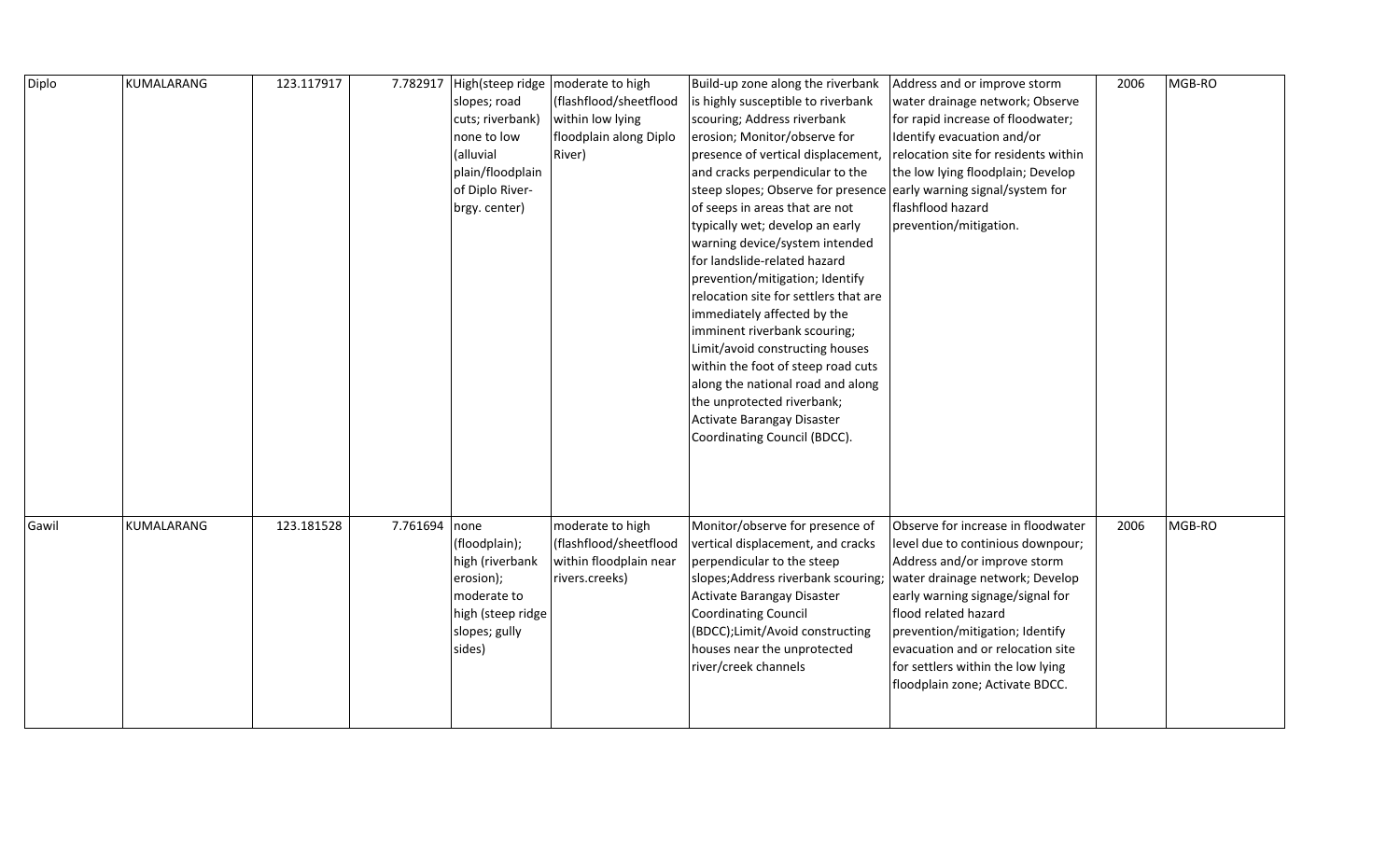| Gusom        | KUMALARANG | 123.086556 |          | 7.700694 None to low   | moderate (storm          | Footslope is highly susceptible to    | Observe for sea swell attributed to  | 2006 | MGB-RO |
|--------------|------------|------------|----------|------------------------|--------------------------|---------------------------------------|--------------------------------------|------|--------|
|              |            |            |          | (narrow coastal        | surge; coastal flooding- | landslide accumulation;               | storm surge; Address and/or          |      |        |
|              |            |            |          | plain; brgy            | coastal areas)           | Monitor/observe for presence of       | improve storm water drainage         |      |        |
|              |            |            |          | center); High          |                          | vertical displacement, and cracks     | network; Develop early warning       |      |        |
|              |            |            |          | (steep slopes;         |                          | perpendicular to the steep            | signage/signal for coastal related   |      |        |
|              |            |            |          | valley/gully           |                          | slopes; Observe for presence of       | hazard; Identify evacuation and or   |      |        |
|              |            |            |          | sides)                 |                          | seeps in areas that are not           | relocation site for settlers within  |      |        |
|              |            |            |          |                        |                          | typically wet; develop an early       | the low lying coastal zone; Activate |      |        |
|              |            |            |          |                        |                          | warning device/system intended        | BDCC.                                |      |        |
|              |            |            |          |                        |                          | for landslide-related hazard          |                                      |      |        |
|              |            |            |          |                        |                          | prevention/mitigation; Activate       |                                      |      |        |
|              |            |            |          |                        |                          | <b>Barangay Disaster Coordinating</b> |                                      |      |        |
|              |            |            |          |                        |                          | Council (BDCC).                       |                                      |      |        |
|              |            |            |          |                        |                          |                                       |                                      |      |        |
| Kitaan Dagat | KUMALARANG | 123.142139 | 7.802917 | High (steep ridge none |                          | Monitor/observe for presence of       |                                      | 2006 | MGB-RO |
|              |            |            |          | slopes; gullies;       |                          | vertical displacement, and cracks     |                                      |      |        |
|              |            |            |          | valley sides;          |                          | perpendicular to the steep slopes;    |                                      |      |        |
|              |            |            |          |                        |                          | Observe for presence of seeps in      |                                      |      |        |
|              |            |            |          |                        |                          | areas that are not typically wet;     |                                      |      |        |
|              |            |            |          |                        |                          | develop an early warning              |                                      |      |        |
|              |            |            |          |                        |                          | device/system intended for            |                                      |      |        |
|              |            |            |          |                        |                          | landslide-related hazard              |                                      |      |        |
|              |            |            |          |                        |                          | prevention/mitigation; Identify       |                                      |      |        |
|              |            |            |          |                        |                          | relocation/evacuation site for        |                                      |      |        |
|              |            |            |          |                        |                          | settlers that are immediately         |                                      |      |        |
|              |            |            |          |                        |                          | affected by the imminent              |                                      |      |        |
|              |            |            |          |                        |                          | landslide; Limit/avoid constructing   |                                      |      |        |
|              |            |            |          |                        |                          | houses within the foot of steep       |                                      |      |        |
|              |            |            |          |                        |                          | slopes and gully sides; Activate      |                                      |      |        |
|              |            |            |          |                        |                          | <b>Barangay Disaster Coordinating</b> |                                      |      |        |
|              |            |            |          |                        |                          | Council (BDCC).                       |                                      |      |        |
|              |            |            |          |                        |                          |                                       |                                      |      |        |
|              |            |            |          |                        |                          |                                       |                                      |      |        |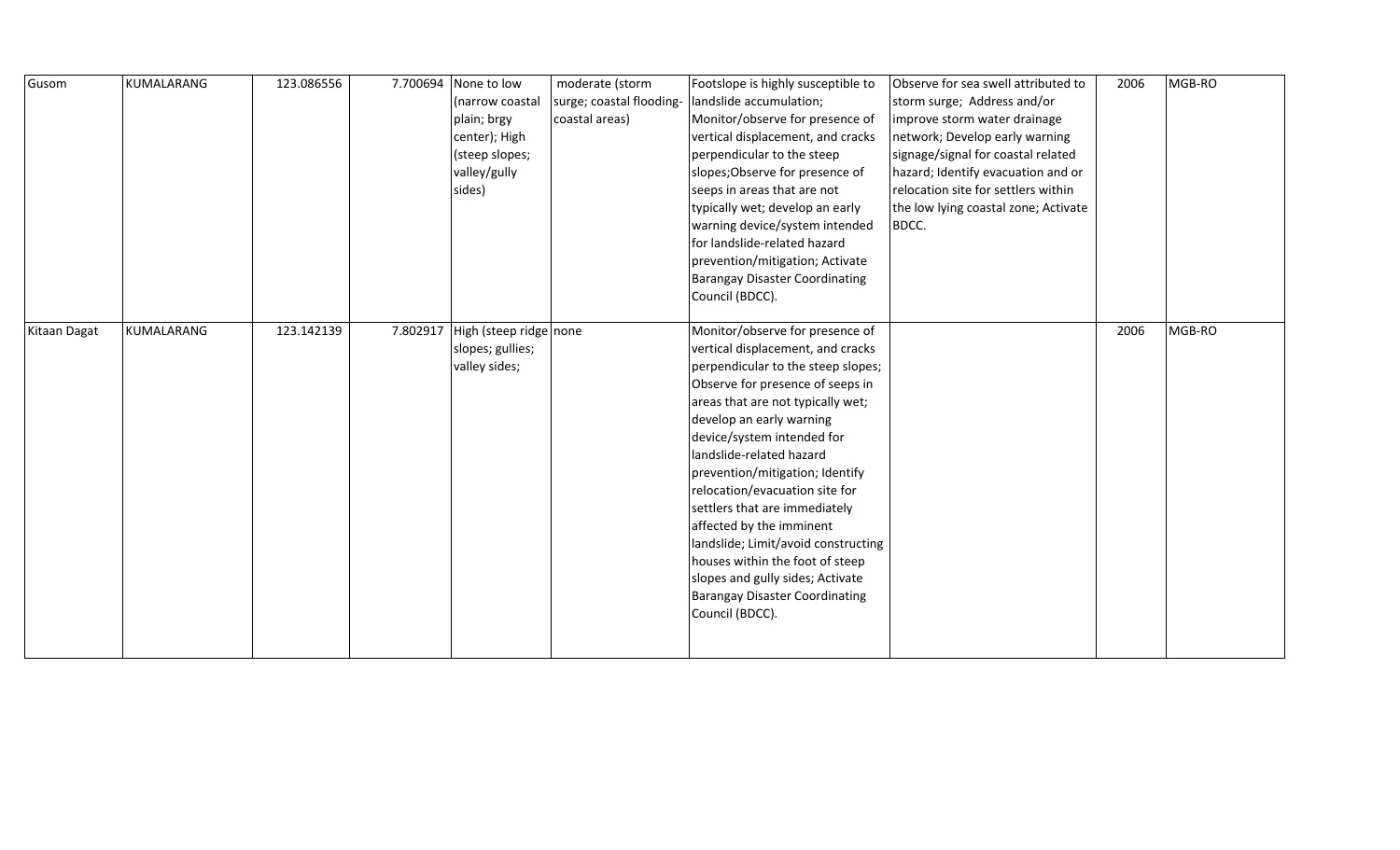| Limamawan | KUMALARANG | 123.168667 | 7.799472 | High (steep ridge none |                                            | Monitor/observe for presence of       |                                   | 2006 | MGB-RO |
|-----------|------------|------------|----------|------------------------|--------------------------------------------|---------------------------------------|-----------------------------------|------|--------|
|           |            |            |          | slopes; gullies;       |                                            | vertical displacement, and cracks     |                                   |      |        |
|           |            |            |          | valley sides;          |                                            | perpendicular to the steep slopes;    |                                   |      |        |
|           |            |            |          |                        |                                            | Observe for presence of seeps in      |                                   |      |        |
|           |            |            |          |                        |                                            | areas that are not typically wet;     |                                   |      |        |
|           |            |            |          |                        |                                            | develop an early warning              |                                   |      |        |
|           |            |            |          |                        |                                            | device/system intended for            |                                   |      |        |
|           |            |            |          |                        |                                            | landslide-related hazard              |                                   |      |        |
|           |            |            |          |                        |                                            | prevention/mitigation; Identify       |                                   |      |        |
|           |            |            |          |                        |                                            | relocation/evacuation site for        |                                   |      |        |
|           |            |            |          |                        |                                            | settlers that are immediately         |                                   |      |        |
|           |            |            |          |                        |                                            | affected by the imminent              |                                   |      |        |
|           |            |            |          |                        |                                            | landslide; Limit/avoid constructing   |                                   |      |        |
|           |            |            |          |                        |                                            | houses within the foot of steep       |                                   |      |        |
|           |            |            |          |                        |                                            | slopes and gully sides; Activate      |                                   |      |        |
|           |            |            |          |                        |                                            | <b>Barangay Disaster Coordinating</b> |                                   |      |        |
|           |            |            |          |                        |                                            | Council (BDCC).                       |                                   |      |        |
|           |            |            |          |                        |                                            |                                       |                                   |      |        |
|           |            |            |          |                        |                                            |                                       |                                   |      |        |
| Mahayahay | KUMALARANG | 123.117806 | 7.800972 | moderate to            | moderate (flashflood                       | Monitor/observe for presence of       | Address and or improve storm      | 2006 | MGB-RO |
|           |            |            |          |                        |                                            |                                       |                                   |      |        |
|           |            |            |          |                        | high (steep ridge   within creek; gullies) | vertical displacement, and cracks     | water drainage network; Observe   |      |        |
|           |            |            |          | slopes and gully       |                                            | perpendicular to the steep slopes;    | for rapid increase of floodwater; |      |        |
|           |            |            |          | sides                  |                                            | Observe for presence of seeps in      | Develop early warning             |      |        |
|           |            |            |          |                        |                                            | areas that are not typically wet;     | signal/system for                 |      |        |
|           |            |            |          |                        |                                            | develop an early warning              | flashflood/sheetflood -related    |      |        |
|           |            |            |          |                        |                                            | device/system intended for            | hazard prevention/mitigation.     |      |        |
|           |            |            |          |                        |                                            | landslide-related hazard              |                                   |      |        |
|           |            |            |          |                        |                                            | prevention/mitigation; Identify       |                                   |      |        |
|           |            |            |          |                        |                                            | relocation/evacuation site for        |                                   |      |        |
|           |            |            |          |                        |                                            | settlers that are immediately         |                                   |      |        |
|           |            |            |          |                        |                                            | affected by the imminent              |                                   |      |        |
|           |            |            |          |                        |                                            | landslide; Limit/avoid constructing   |                                   |      |        |
|           |            |            |          |                        |                                            | houses within the foot of steep       |                                   |      |        |
|           |            |            |          |                        |                                            | slopes and gully sides; Activate      |                                   |      |        |
|           |            |            |          |                        |                                            | Barangay Disaster Coordinating        |                                   |      |        |
|           |            |            |          |                        |                                            | Council (BDCC).                       |                                   |      |        |
|           |            |            |          |                        |                                            |                                       |                                   |      |        |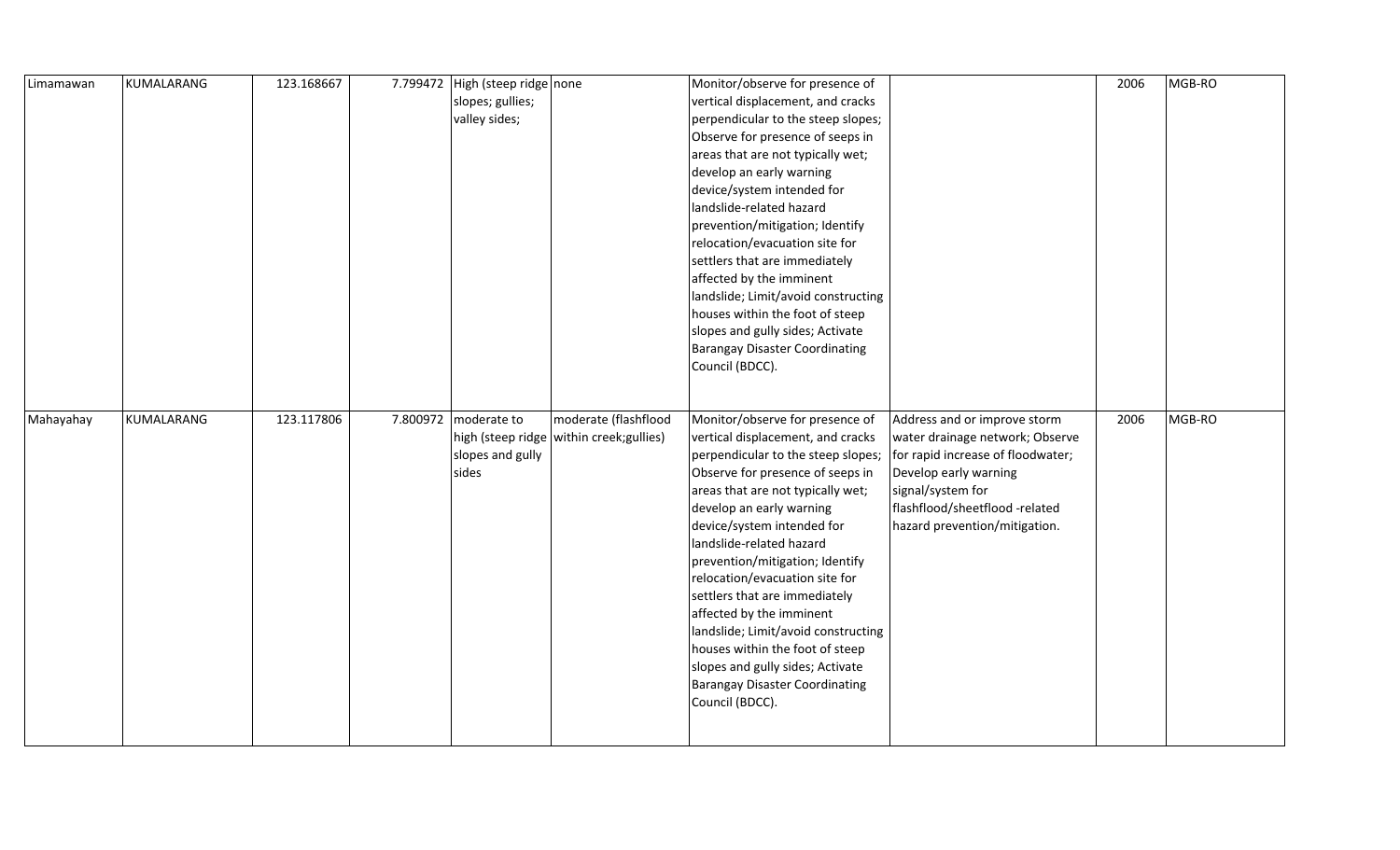| Pangi     | KUMALARANG | 123.098667 |               |                                                                                                                       | 7.814222  low to moderate   moderate (flashflood<br>within creek)                      | Observe and/or monitor for<br>presence/progress of mass<br>movement (soil creep); Activate<br><b>Barangay Disaster Coordinating</b><br>Council (BDCC)                                                                                                                                                                                                                                                                                                                                                                                                                                                                                                                                                                 | Address and or improve storm<br>water drainage network; Observe<br>for rapid increase of floodwater;<br>Develop early warning<br>signal/system for<br>flashflood/sheetflood -related<br>hazard prevention/mitigation.                                                                            | 2006 | MGB-RO |
|-----------|------------|------------|---------------|-----------------------------------------------------------------------------------------------------------------------|----------------------------------------------------------------------------------------|-----------------------------------------------------------------------------------------------------------------------------------------------------------------------------------------------------------------------------------------------------------------------------------------------------------------------------------------------------------------------------------------------------------------------------------------------------------------------------------------------------------------------------------------------------------------------------------------------------------------------------------------------------------------------------------------------------------------------|--------------------------------------------------------------------------------------------------------------------------------------------------------------------------------------------------------------------------------------------------------------------------------------------------|------|--------|
| Poblacion | KUMALARANG | 123.142694 | 7.749194 none | (floodplain);<br>high (riverbank<br>erosion)                                                                          | moderate to high<br>(flashflood/sheetflood<br>within floodplain near<br>rivers.creeks) | Address riverbank scouring;<br>Activate Barangay Disaster<br><b>Coordinating Council</b><br>(BDCC);Limit/Avoid constructing<br>houses near the unprotected<br>river/creek channels                                                                                                                                                                                                                                                                                                                                                                                                                                                                                                                                    |                                                                                                                                                                                                                                                                                                  | 2006 | MGB-RO |
| Picanan   | KUMALARANG | 123.115222 |               | 7.754944 High(steep ridge<br>slopes; road<br>cuts) none<br>(floodplain/estu<br>ary of Diplo-<br>Kumalarang<br>Rivers. | high (floodplain zone)                                                                 | Build-up zone along the footslope<br>of the displace national highway is<br>highly susceptible to landslide<br>accumulation; Monitor/observe<br>for presence of vertical<br>displacement, and cracks<br>perpendicular to the steep<br>slopes; Observe for presence of<br>seeps in areas that are not<br>typically wet; develop an early<br>warning device/system intended<br>for landslide-related hazard<br>prevention/mitigation; Identify<br>relocation site for settlers that are<br>immediately affected by the<br>imminent landslide; Limit/avoid<br>constructing houses within the<br>foot of steep road cuts along the<br>national road; Activate Barangay<br><b>Disaster Coordinating Council</b><br>(BDCC). | Address and or improve storm<br>water drainage network; Observe<br>for rapid increase of floodwater;<br>Identify evacuation and/or<br>relocation site for residents within<br>the low lying floodplain; Develop<br>early warning signal/system for<br>flashflood hazard<br>prevention/mitigation | 2006 | MGB-RO |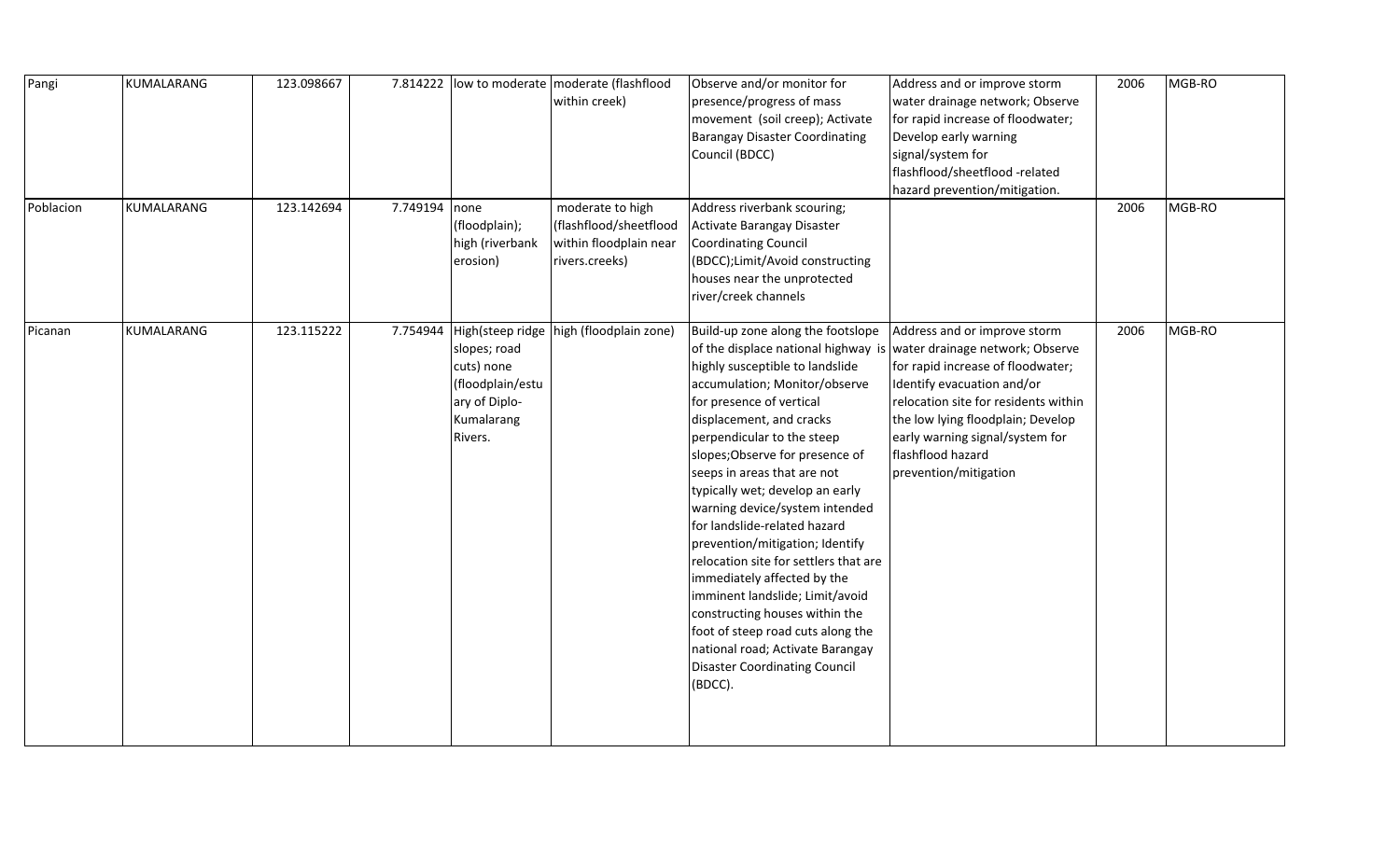| Salagmanok | <b>KUMALARANG</b> | 123.097500 | 7.830722 | none to low                  | moderate (flashflood | Observe and/or monitor for                                 | Address and or improve storm      | 2006 | MGB-RO |
|------------|-------------------|------------|----------|------------------------------|----------------------|------------------------------------------------------------|-----------------------------------|------|--------|
|            |                   |            |          | (brgy. center)               | within creek)        | presence/progress of mass                                  | water drainage network; Observe   |      |        |
|            |                   |            |          | moderate to                  |                      | movement (soil creep); Activate                            | for rapid increase of floodwater; |      |        |
|            |                   |            |          | high (steep ridge            |                      | <b>Barangay Disaster Coordinating</b>                      | Develop early warning             |      |        |
|            |                   |            |          | slopes; creek                |                      | Council (BDCC)                                             | signal/system for                 |      |        |
|            |                   |            |          | channel)                     |                      |                                                            | flashflood/sheetflood -related    |      |        |
|            |                   |            |          |                              |                      |                                                            | hazard prevention/mitigation.     |      |        |
| Secade     | KUMALARANG        | 123.156806 | 7.771944 | High (steep ridge            | low to moderate      | Monitor/observe for presence of                            | Address and or improve storm      | 2006 | MGB-RO |
|            |                   |            |          | slopes; gullies;             |                      | (flashflood within creek vertical displacement, and cracks | water drainage network; Observe   |      |        |
|            |                   |            |          | valley sides; road channels) |                      | perpendicular to the steep slopes,                         | for rapid increase/ decrease of   |      |        |
|            |                   |            |          | cuts); none to               |                      | valley sides; Observe for presence                         | floodwater possibly accompanied   |      |        |
|            |                   |            |          | low (valley floor)           |                      | of seeps in areas that are not                             | by increase turbidity and soil    |      |        |
|            |                   |            |          |                              |                      | typically wet; develop an early                            | content; Develop early warning    |      |        |
|            |                   |            |          |                              |                      | warning device/system intended                             | signal/system for                 |      |        |
|            |                   |            |          |                              |                      | for landslide-related hazard                               | flashflood/sheetflood -related    |      |        |
|            |                   |            |          |                              |                      | prevention/mitigation; Identify                            | hazard prevention/mitigation.     |      |        |
|            |                   |            |          |                              |                      | relocation/evacuation site for                             |                                   |      |        |
|            |                   |            |          |                              |                      | settlers that are immediately                              |                                   |      |        |
|            |                   |            |          |                              |                      | affected by the imminent                                   |                                   |      |        |
|            |                   |            |          |                              |                      | landslide; Limit/avoid constructing                        |                                   |      |        |
|            |                   |            |          |                              |                      | houses within the foot of steep                            |                                   |      |        |
|            |                   |            |          |                              |                      | slopes; Activate Barangay Disaster                         |                                   |      |        |
|            |                   |            |          |                              |                      | Coordinating Council (BDCC).                               |                                   |      |        |
|            |                   |            |          |                              |                      |                                                            |                                   |      |        |
|            |                   |            |          |                              |                      |                                                            |                                   |      |        |
|            |                   |            |          |                              |                      |                                                            |                                   |      |        |